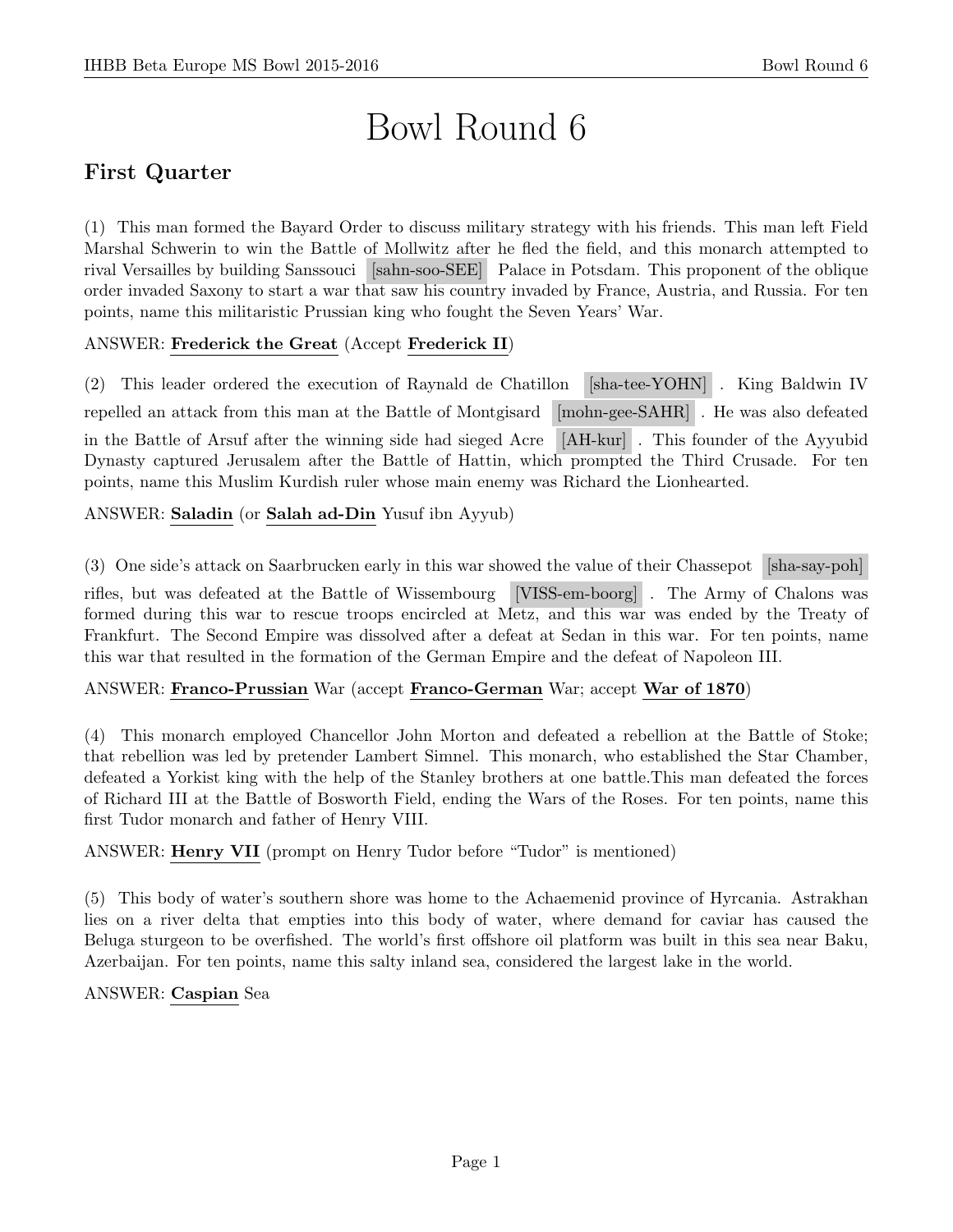(6) James Monroe was one of only two Americans wounded during this battle. The losing commander at this engagement ignored a message urging him to build fortifications found in his pocket after his death here; that commander was Johann Rall. The winning commander of this battle withdrew to prepare for the ensuing Battle of Princeton. For ten points, name this 1776 battle fought in New Jersey where, on Christmas night, George Washington's troops crossed the Delaware River.

## ANSWER: Battle of Trenton

(7) This institution, whose administration is based in Wellington Square, did not become fully coresidential until 2008, when St. Hilda's accepted men. Until 2010, a conveyor belt under Broad Street transported books between buildings of its Bodleian Library. Balliol, Exeter, and Trinity are among the 38 constituent colleges of, for ten points, what 900-year-old English university, the rival of Cambridge?

# ANSWER: University of Oxford

(8) Israel's MDA was initially denied recognition by this group due to its use of the Star of David. A crescent replaces this organization's symbol in 33 countries. The Battle of Solferino convinced Henry Dunant to start this organization, which meets in Geneva and has won three Nobel Peace Prizes. For ten points, name this humanitarian organization based in Switzerland that provides relief to victims of disaster and war.

ANSWER: International (Committee of the) Red Cross

(9) This woman hired Tomas Torquemada to lead the country's inquisition and expelled all Jews with the Alhambra Decree. She defeated the Emirate of Granada, which ended the Reconquista period of her country. This woman famously sponsored the trips of an explorer from Genoa who started Spanish colonization of the New World. For ten points, name this Castilian queen who married Ferdinand II of Aragon and sponsored the trips of Christopher Columbus.

## ANSWER: Isabella I of Castille

(10) The aftermath of this event led to the creation of the Quadruple Alliance and the formation of the 38-state German Confederation. It restored the Bourbon Dynasty in France with Louis XVIII [eighteenth] . This meeting was interrupted by the Hundred Days and it was headed by Austrian minister Klemens von Metternich. For ten points, name this 1815 meeting that sought to organize post-Napoleonic Europe.

## ANSWER: Congress of Vienna

# Second Quarter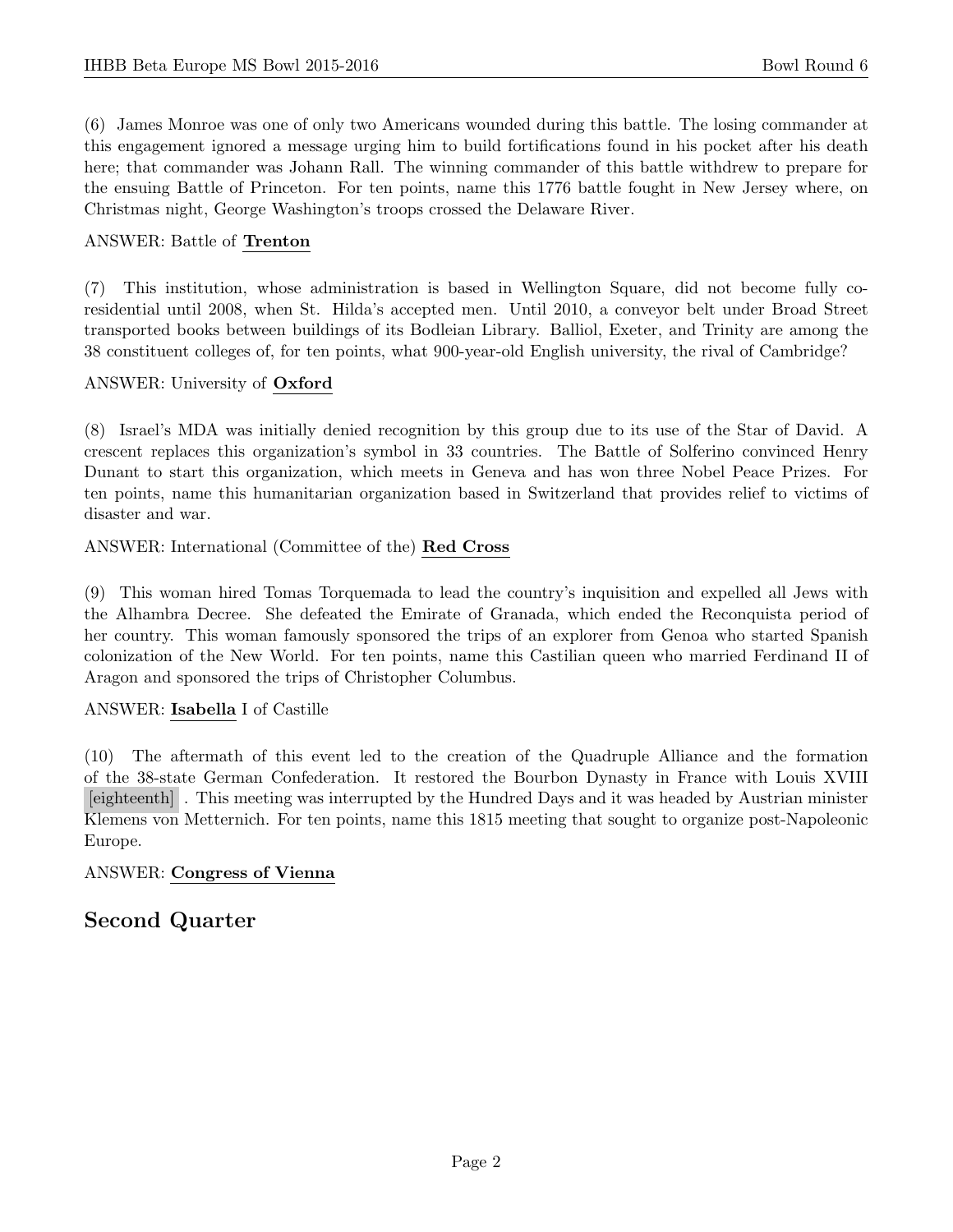(1) In this war, Lord Dundonald lifted the siege of Ladysmith. Lord Kitchener requested a group of Aboriginal trackers to fight in this conflict, in which Winston Churchill was held as a prisoner of war and tensions were raised by the Jameson Raid. This war ended in the Treaty of Vereeniging, eight years before the land was unified as South Africa. For ten points, name this 1899-1902 war in which the British ended the Orange Free State.

#### ANSWER: (Second) Anglo-Boer War

BONUS: The term "Boer" referred to settlers who spoke this language that is descended from Dutch.

#### ANSWER: Afrikaans

(2) This country's parliament gives a fifty-seat bonus to its largest party. The Indignant Citizens Movement protested a series of 2011 austerity measures in this country, where the neo-nazi Golden Dawn entered parliament in 2012. In a July 2015 referendum, voters in this country rejected bailout terms, leading to fears that this country would have to leave the euro and reintroduce the drachma. For ten points, what European country has been beset by a sovereign debt crisis leading to unrest in Athens?

#### ANSWER: Greece (or Hellenic Republic)

BONUS: Greek Euro coins feature this bird, a symbol of the goddess Athena and the city of Athens.

#### ANSWER: owl

(3) This man led the MBR-200, which failed to overthrow Carlos Andres Perez in 1992. This leader established a national chain of stores called Mercal and quipped that a podium "still smelled of sulfur" after calling George W. Bush "the devil." In 2013, this leader entered his fourth term while in Cuba for cancer treatment. For ten points, name this Socialist who ruled from 2002 to 2013 as President of Venezuela.

#### ANSWER: Hugo Rafael Chavez Frias

BONUS: This other South American country is led by Movement for Socialism leader Evo Morales, who lives in La Paz.

#### ANSWER: Bolivia

(4) This city was the capital of a sultanate that, after losing the Battle of Marj Dabiq, was conquered in 1517 by Selim I. Muhammad Ali Pasha westernized this former capital of the Mamluk sultanate and current capital of the Arab League. Port Said [sai-EED] is north of, and the Suez Canal is east of, for ten points, what city whose outskirts are home to the Great Pyramid of Giza, the capital of Egypt?

#### ANSWER: Cairo

BONUS: Egypt was expelled from the Arab League after signing a separate peace treaty with this country, which it first recognized in that treaty.

#### ANSWER: Israel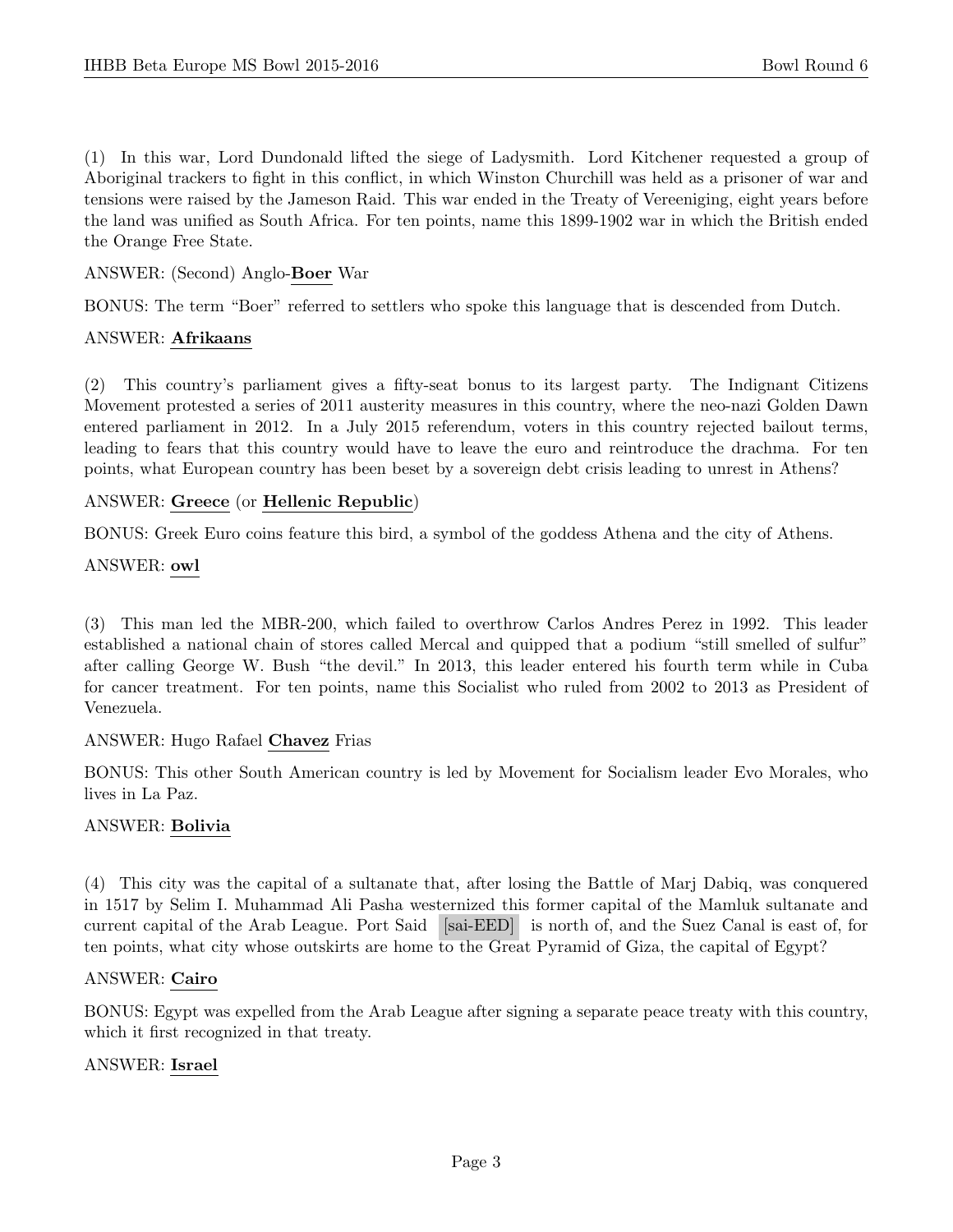(5) An alternative to this project was discouraged after the eruption of Momotombo. A yellow fever outbreak stalled this project under the management of Ferdinand de Lesseps. John Hay signed a series of treaties that allowed the U.S. to work on this project, which began in 1903 and required the construction of a massive lock system. For ten points, name this project that cut through Central America, linking the Atlantic and the Pacific.

#### ANSWER: Panama Canal

BONUS: What explorer, who crossed the Isthmus of Panama in 1513, names a city at the southern end of the Panama Canal?

#### ANSWER: Vasco Nunez de Balboa

(6) One leader of this country responded to the kidnapping and murder of Pierre Laporte by invoking the War Measures Act during the October Crisis. That leader is the father of this country's newly elected Prime Minister, Justin Trudeau. This country's province of Quebec speaks predominantly French. For ten points, name this second-largest country by area, located north of the United States.

#### ANSWER: Canada

BONUS: In fighting for the separation of Quebec from Canada, the FLQ kidnapped Pierre Laporte and bombed the stock exchange in this largest city of Quebec.

#### ANSWER: Montreal

(7) This ruler ignited a rebellion after appointing Yuri Dolgoruki to round up fugitive peasants in lands led by Kondraty Bulavin. This ruler signed the Treaty of Constantinople with Mustafa II, which led to this ruler creating his country's first navy base on the Sea of Azov. He instituted a beard tax for the boyars and traveled incognito to observe a Dutch shipyard as part of his Grand Embassy. For ten points, name this "great" Czar whose modernization included the founding of Saint Petersburg.

## ANSWER: Peter I or Peter the Great

BONUS: Peter I was a part of this Russian Dynasty which ruled Russia until the fall of Nicholas II.

#### ANSWER: Romanov dynasty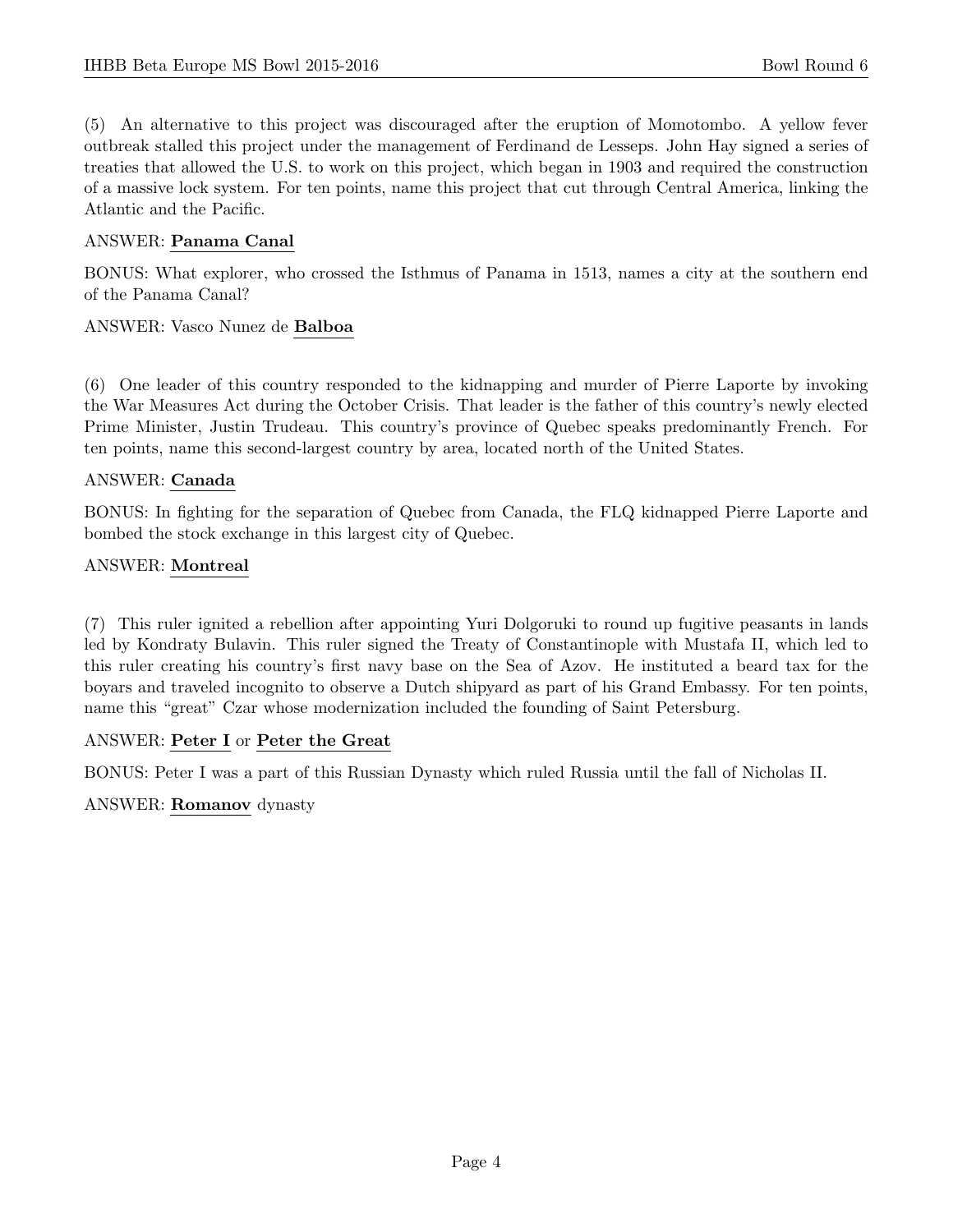(8) This kingdom defeated King Zwide [zwee-day] by dividing his army at the Mhlatuze [m-hlah-TOO-zay] River. Mpande ruled this kingdom after surviving Dingane's purges; Mpande's son, Cetshwayo [keht-SHWAH-yoh] , led this empire to an early victory at Isandlwana [ee-son-dull-WAH-nah] over the British before losing its capital, Ulundi, in 1879. For ten points, name this south African kingdom, led in the early 19th century by Shaka.

## ANSWER: Zulu Kingdom or Empire

BONUS: Shaka developed the iklwa [ee-kull-wah] , an improvement over the assegai, which was a thrown version of this weapon. Greek hoplites carried a type of these called sarissae, which were often 20 feet long.

ANSWER: spear

# Third Quarter

NORTH AFRICAN CITIES

Which North African city is or was...

(1) The capital of Libya, where Muammar Gaddafi ruled until 2011?

# ANSWER: Tripoli

(2) The largest city in Morocco and setting of a classic 1943 film?

## ANSWER: Casablanca

(3) The site of a U.S. Embassy in Libya that was attacked on September 11, 2012?

## ANSWER: Benghazi

(4) The former Phoenician colony whose earth was supposedly salted in 146 BCE?

## ANSWER: Carthage

(5) The city in central Mali home to the Sankore Madrassa, popularly believed to be hard to reach?

## ANSWER: Timbuktu

(6) The home of the Great Library, a Wonder of the Ancient World?

## ANSWER: Alexandria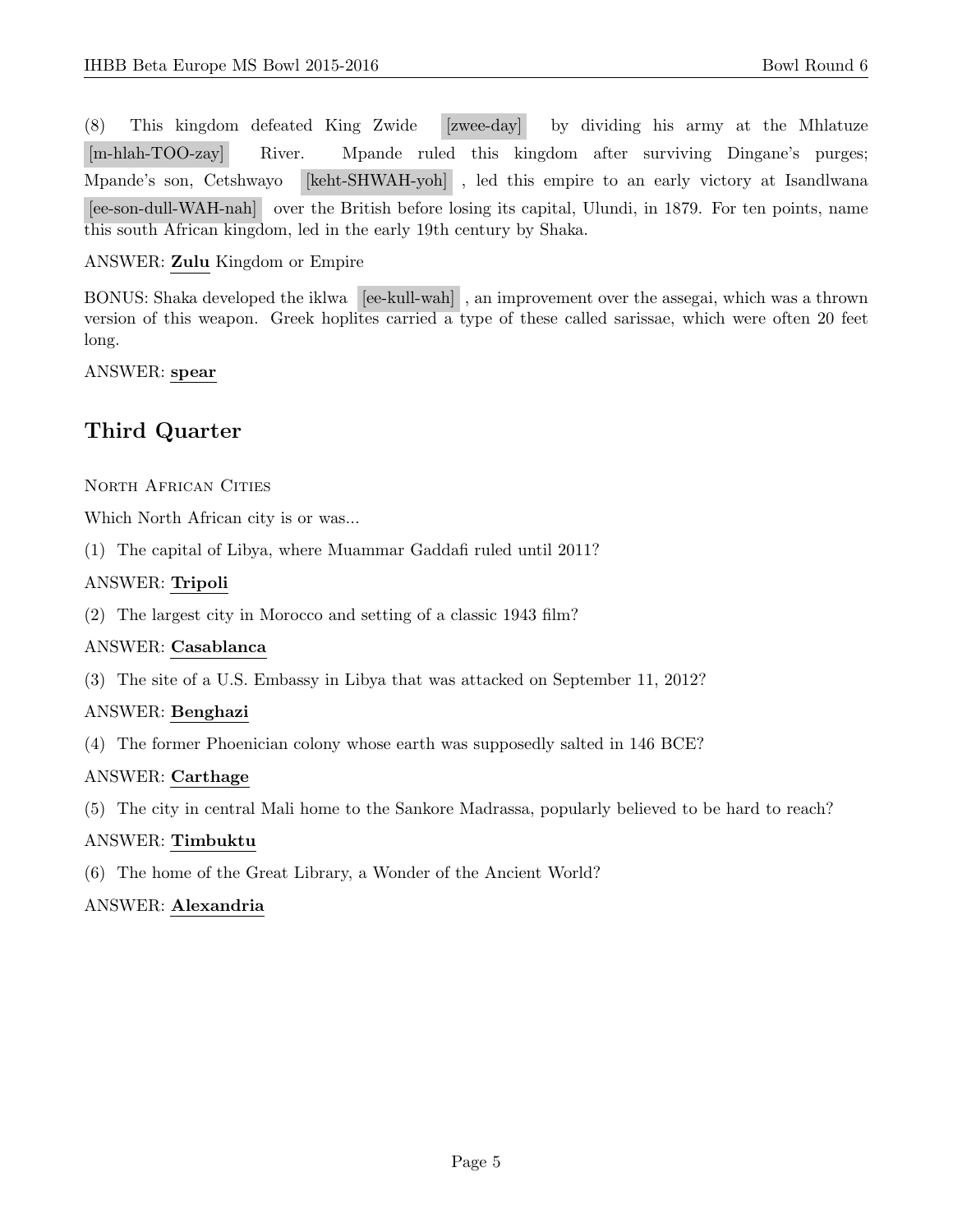# Byzantine Empire

(1) Its capital city, originally known as Byzantium and now known as Istanbul?

## ANSWER: Constantinople

(2) The Italian city whose empire it continued in the east?

## ANSWER: Rome

(3) The empire that arose after conquering the Byzantine Empire, which lasted until World War 1?

## ANSWER: Ottoman Empire

(4) The official monotheistic religion of the empire, after a decree by Theodosius?

## ANSWER: (Orthodox) Christianity

(5) The religious images banned by Leo III in the 8th century?

## ANSWER: Icons (accept Iconoclasm)

(6) Germanic tribe conquered by Belisarius in north Africa, whose name now refers to general destruction of property?

ANSWER: Vandals (accept vandalism and other word forms)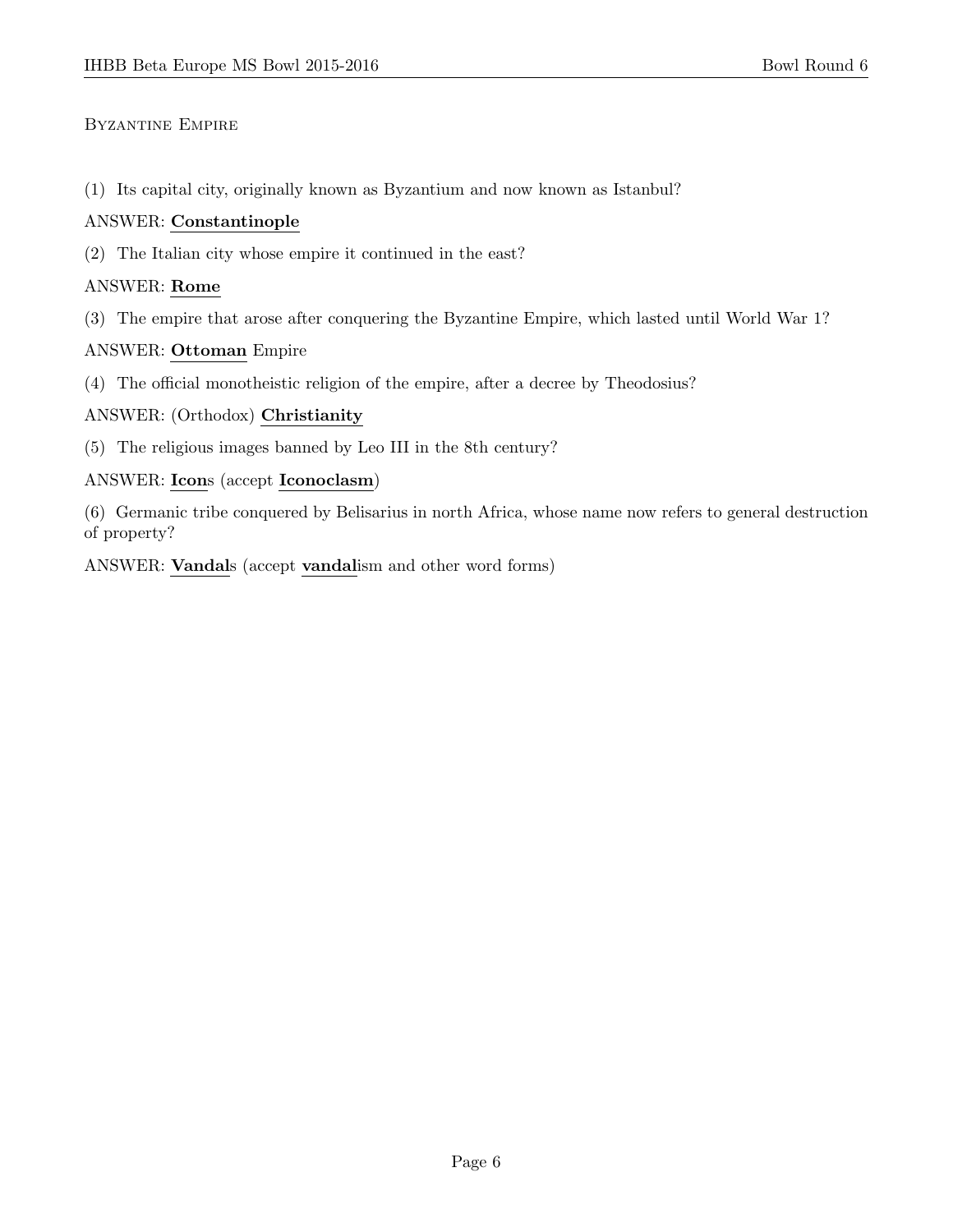# HOLY CITIES

Which holy city is or was home to...

(1) the Masjid al-Haram and the Kaaba, the holiest site in Islam?

# ANSWER: Mecca

(2) Solomon's Temple and the Dome of the Rock in Israel?

# ANSWER: Jerusalem

(3) the Apostolic Palace?

# ANSWER: Rome

(4) the birthplace of Jesus and the Church of the Nativity?

# ANSWER: Bethlehem

(5) the childhood home of Jesus in Galilee?

# ANSWER: Nazareth

(6) home to over 1,000 Buddhist shrines built while it was the capital of Japan?

# ANSWER: Kyoto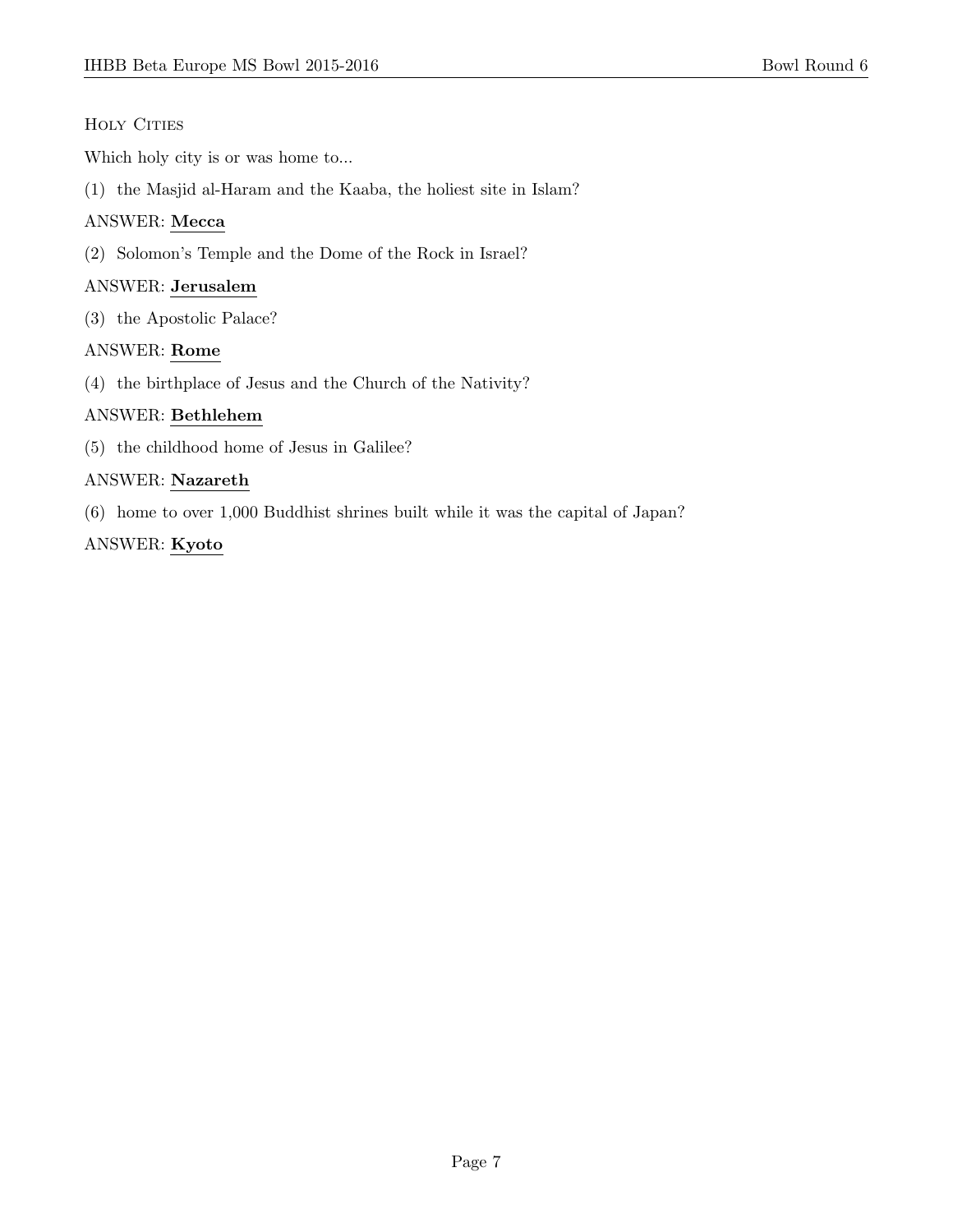# Fourth Quarter

(1) Paul McCartney wrote a song with this title while in a grounded plane in New York during the September 11th attacks. Neil Finn sang that this concept is "within" and "without" in the opening lyrics of  $(+)$  "Don't Dream It's Over." This is "just another word for nothing left to lose" in Janis Joplin's "Me and Bobby (\*) McGee," and K'Naan sang "they call me" this, "just like a wavin' flag". For ten points, name this political concept, the liberty to exert choice and a lack of oppression.

## ANSWER: freedom

(2) This man founded the newspaper The Spark for his political party. This man pushed for the formation of a Vanguard Party to lead the government in his pamphlet  $(+)$  "What is to be Done?", and he advocated for "state capitalism" in his (\*) New Economic Policy as a replacement for "war communism." for ten points, name this Soviet leader who led the Bolsheviks during the October Russian Revolution.

#### ANSWER: Vladimir Lenin

(3) In 1996, the city of Wasilla in this state elected Sarah Palin as its mayor. The purchase of this territory was labeled "Seward's Folly," as he spent \$7.2 million to buy it from  $(+)$ Russia, though oil reserves in Prudhoe Bay and the Klondike Gold Rush proved the value of the deal. The Iditarod (\*) dogsled race takes place in this state, beginning in Anchorage and ending in Nome. Juneau is the capital of, for ten points, what largest and northernmost U.S. state?

#### ANSWER: Alaska

(4) This nation's first National Hero founded the Black Star Line to return African-Americans to Africa. This birthplace of Marcus Garvey fostered the development of a belief system that worships Haile Selaisse known as (+) Rastafari. It has experienced Olympic success with the current record holder in the 100-meter and 200-meter (\*) sprints, Usain Bolt. For ten points, name this Atlantic island country, a former British colony with capital Kingston.

#### ANSWER: Jamaica

(5) This lawyer from Arras was blamed for not stopping the September Massacres. This leader of the Montagnards shared power with Lazare Carnot and (+) Louis Saint-Just in his highest position, and he executed the  $(*)$  Girondins and Georges Danton before being overthrown in the Thermidorian Reaction. For ten points, name this Jacobin who ruled during the "Reign of Terror."

#### ANSWER: Maximilien Robespierre

(6) This artist painted his aunt with her daughters and husband, Baron Gennaro Bellelli. His first work to be bought by a museum shows his uncle, Michel Musson's,  $(+)$  Cotton Exchange in New Orleans. A man wearing a black hat and a woman in a white dress sit in a café with a glass of the title  $(*)$  green beverage in this artist's L'Absinthe. For ten points, name this French artist who painted many depictions of young ballerinas.

## ANSWER: Edgar Degas